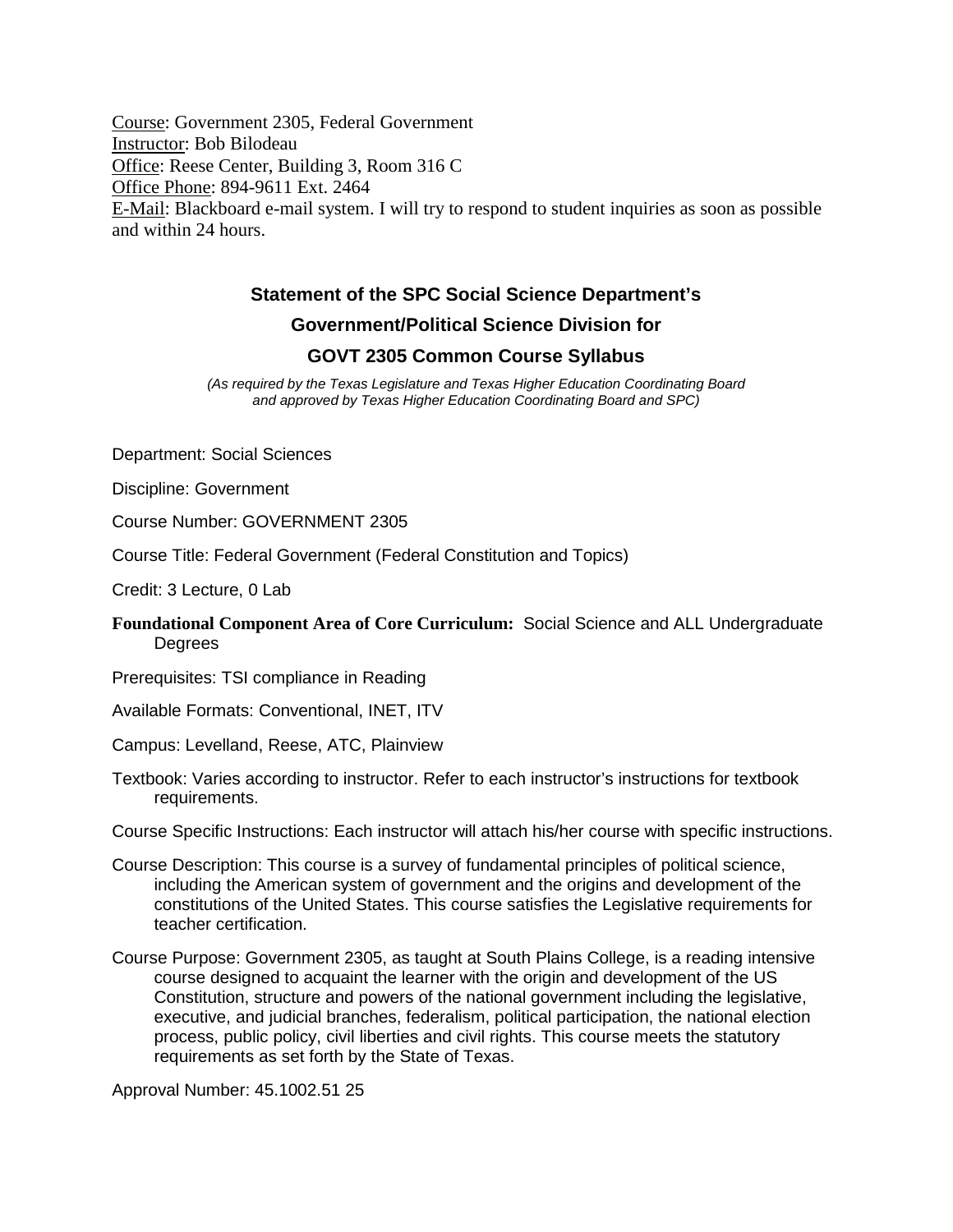- Course Requirements: To maximize a student's potential to complete this course, he/she should attend all class meetings, complete all homework assignments and examinations in a timely manner, and complete all other projects or papers as assigned in the instructor's specific instructions.
- Course Evaluation: See the instructor's course information sheet for specific items used in evaluating student performance.
- Attendance Policy: Whenever absences become excessive and in the instructor's opinion, minimum course objectives cannot be met due to absences, the student will be withdrawn from the course. Each instructor will have additional information about attendance on his/her course information sheet.

Student Learning Outcomes (SLO):

Students who have completed this course will be expected to:

- 1. Explain the origin and development of constitutional democracy in the United States.
- 2. Demonstrate knowledge of our federal system.
- 3. Describe separation of powers and checks and balances in both theory and practice.
- 4. Demonstrate knowledge of the legislative, executive, and judicial branches of the federal government.
- 5. Evaluate the role of public opinion, interest groups, and political parties.
- 6. Analyze the election process.
- 7. Describe the rights and responsibilities of citizens.
- 8. Analyze issues and policies in U.S. Politics.

Fundamental Component Areas (FCA):

Students will be expected to perform satisfactorily in four FCA.

- 1. Critical Thinking Skills to include creative thinking, innovation, inquiry, and analysis, evaluation and synthesis of information by:
	- a. Generating and communicating ideas by combining, changing, or reapplying existing information,
	- b. Gathering and assessing information relevant to a question,
	- c. Analyzing, evaluating, and synthesizing information.
- 2. Communication to include effective development, interpretation and expression of ideas through written, oral or visual communication by:

Developing, interpreting, and expressing ideas through written, oral, or visual communication.

- 3. Social Responsibility Skills to include intercultural competence, knowledge of civic responsibility, and the ability to engage effectively I regional, national, and global communities by:
	- a. Demonstrating intercultural competence,
	- b. Identifying civic responsibility,
	- c. Engaging in regional, national, and global communities.
- 4. Personal Responsibility to include the ability to connect choices, action, and consequences to ethical decision-making by:
	- a. Reading, understanding and affirming agreement and acceptance of principles, guidelines and requirements set forth in the "Statement of Personal Responsibility of Students" (Attached)
	- b. Evaluating choices and actions and relating consequences to personal decision-making
	- c. Accepting personal responsibility for decisions and actions taken or not taken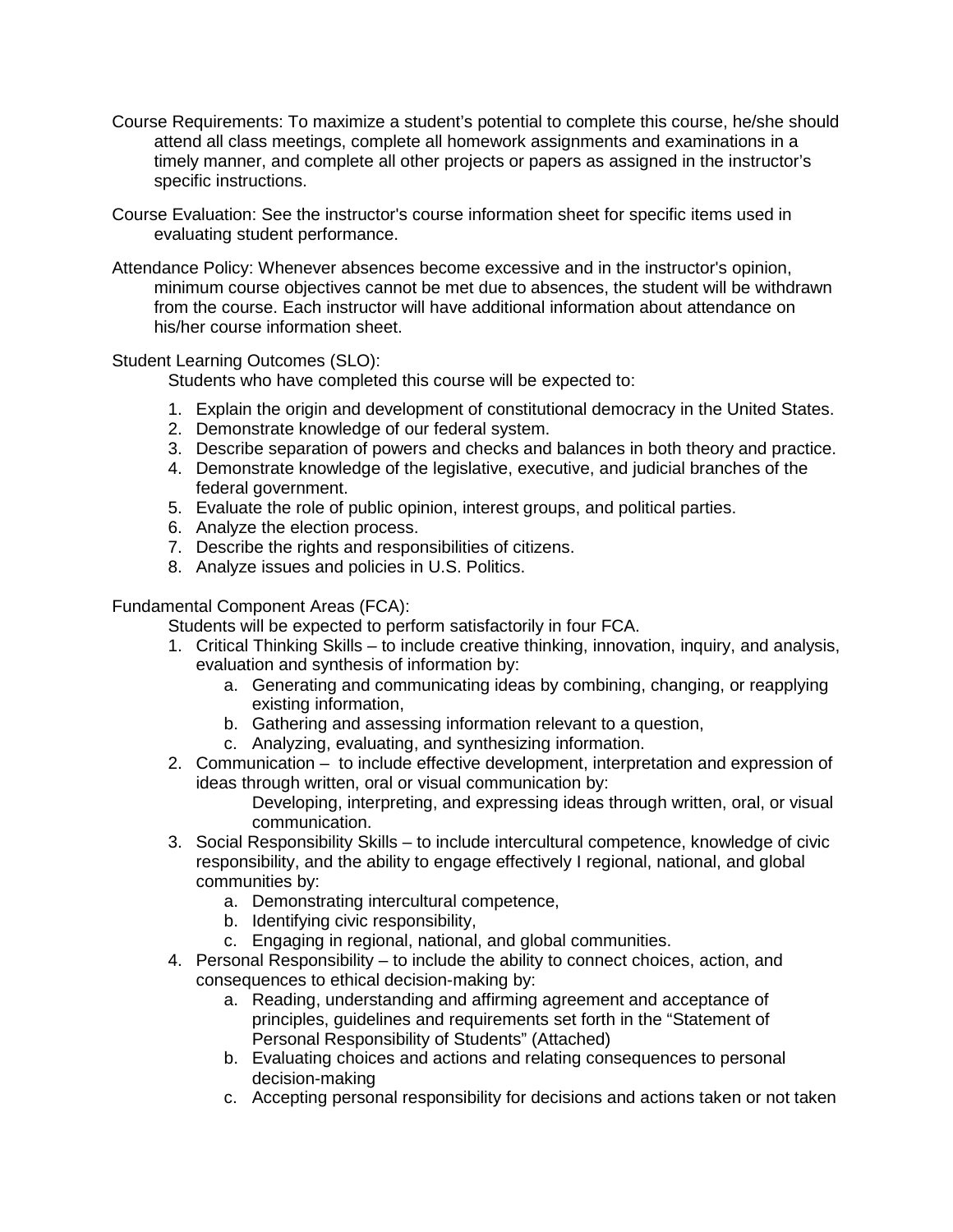### **Government 2305 Online Course Syllabus**

Read carefully the entire syllabus below. When you have completed reading the syllabus send me an e-mail (through the course Blackboard e-mail) stating, "I have read the entire syllabus and agree to follow all of its requirements." Then, state your name at the bottom of the e-mail. By sending me an e-mail, you will be held to all the requirements stated in the syllabus. The syllabus agreement is essential for me to know that you understand the rules of this course.

Course: Government 2305, Federal Government Instructor: Bob Bilodeau Office: Reese Center, Building 3, Room 316 C Office Phone: 894-9611 Ext. 2464 E-Mail: All correspondence will be in the Blackboard e-mail system. I will try to respond to student inquiries as soon as possible and within 24 hours.

Text: Edward Sidlow and Beth Henschen. *GOVT 9*. Cengage Publishing.

Purpose: The object of this course is to give the student a better understanding of American and Texas government. This course will focus on the US Constitutions, federalism, civil liberties, civil rights, Congress, the presidency, the judiciary, campaigns voting, and elections, social and economic policy, and foreign and defense policy.

Nondiscrimination Policy: It is the policy of South Plains College and this instructor not to discriminate on the basis of age, race, ethnicity, gender, or sexual orientation.

Students with Disabilities: If a student believes that he or she has a disability that requires special accommodations, that student should contact the Special Services Coordinator.

#### Course Methodology

This is a reading intensive course. All of your tests and assignments will involve reading comprehension. Before you begin a test, I encourage you to read the required material very carefully. Many students believe reading includes only the physical act of looking at the words on the page. In reading, they believe that they can skim the material in the quickest possible fashion and still retain all of the information covered in the material. **I highly discourage this practice! It will lead to your failure in this course!**

Instead, I encourage you to read each chapter at least **twice** before taking a chapter test. In addition, I suggest that you read the material slowly, for comprehension, and outline the material as you complete the reading. After a more careful reading of the material, you will have a better understanding of the material and be better prepared to complete the chapter tests.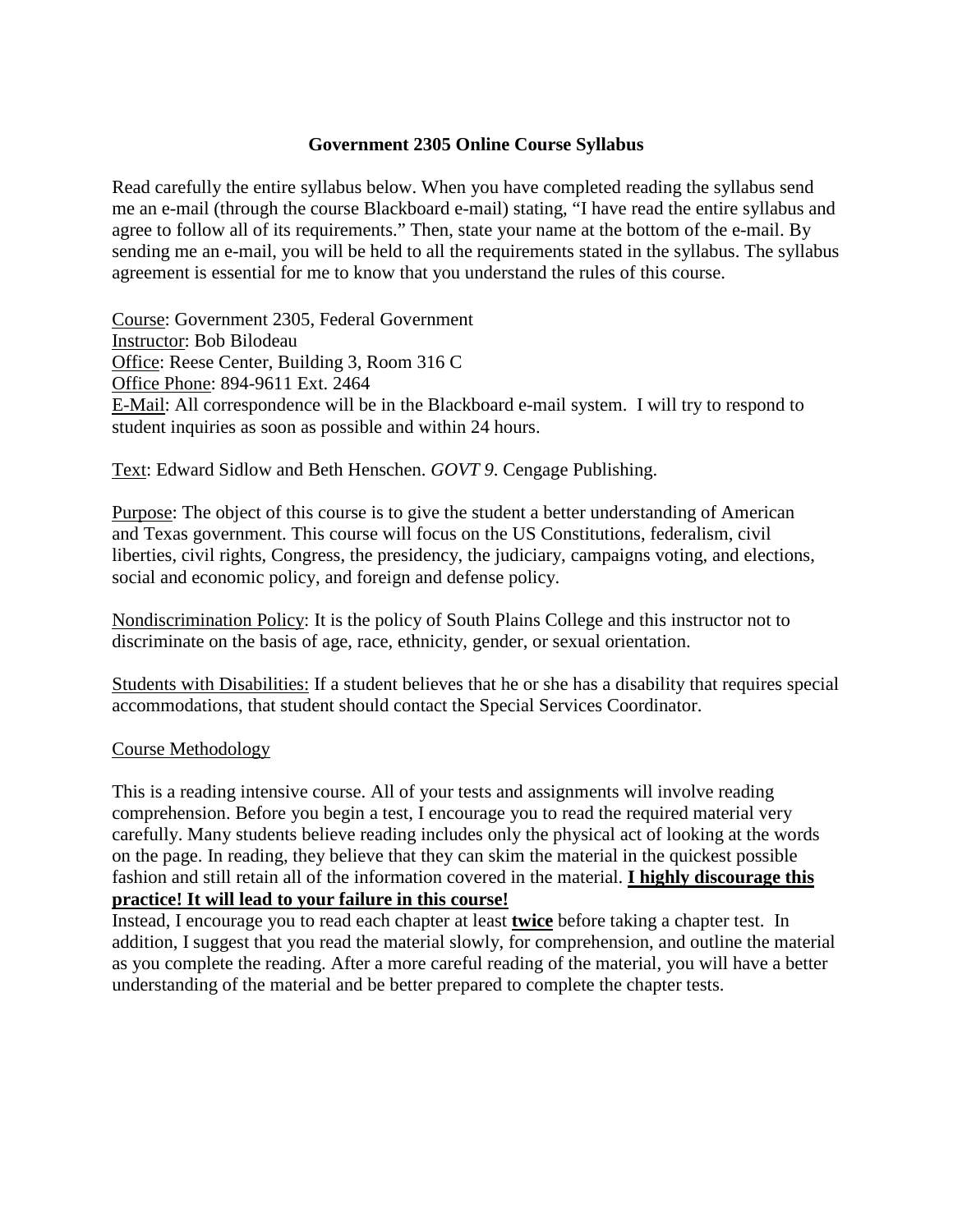# Exams and Grading

1. Exams: You will have 9 chapter tests. The best 8 scores will be counted towards your grade (your lowest test score will be dropped). Each test will have 25 multiple choice and true/false questions worth 4 points a piece, for a total of 100 points**.** Check the Test Schedule for the assigned test dates**.** You must take the test by 11:59 PM on the assigned date. Otherwise, you will receive a **zero** for the test. All tests will be timed, just as if you were in class, so make sure you know the material before you take the test. You will not have time to look for the correct answer in the book. Tests will last 25 minutes**.**

Note carefully: once you click on "Begin" you must complete the test in its entirety. Please be sure to click on the save button after you answer each question. Otherwise, your answer will not be saved, and you will receive no credit for that question. If the test is not completed within the allotted time, you will receive a zero for that grade. Please do not wait to the last second to click on "Save and Submit" for the test. Students, who have tried this, have found that the computer will not accept their test.

Computer malfunctions happen. If you have a computer malfunctions during a test, it is considered an incomplete test, and I will use your one drop for that test. **There are no make-up exams.**

All tests are available to be taken on the first day of class. Any test may be taken before the scheduled test date, but no test may be taken after the scheduled test date.

# 2. Grading:

- a. You will take 9 exams each worth 100 points.
- b. Your grade will be an average of the best 8 tests.
- c. Grading scale: A = 100-90, B = 89-80, C = 79-70, D = 69-60 & F = below 60
- d. Exams will not be curved.
- e. There will be no extra credit points to improve a score on a test or a final grade.

**Chapters for Reading Tests:** You will take a test on the following 9 chapters. See your Test Schedule for test dates. **Test may be taken before the assigned test date, but not after.** Anyone failing to take a test by the assigned date will receive a **zero** for that test score.

- Chapter 2 The Constitution
- Chapter 3 Federalism
- Chapter 4 Civil Liberties
- Chapter 5 Civil Rights
- Chapter 9 Campaigns and Elections
- Chapter 11 Congress
- Chapter 12 The Presidency
- Chapter 14 The Judiciary
- Chapter 15 Domestic Policy

**For technical support contact: [blackboard@southplainscollege.edu](mailto:blackboard@southplainscollege.edu) or call 806-716-2180.** (They are much better than I am at solving computer problems.)